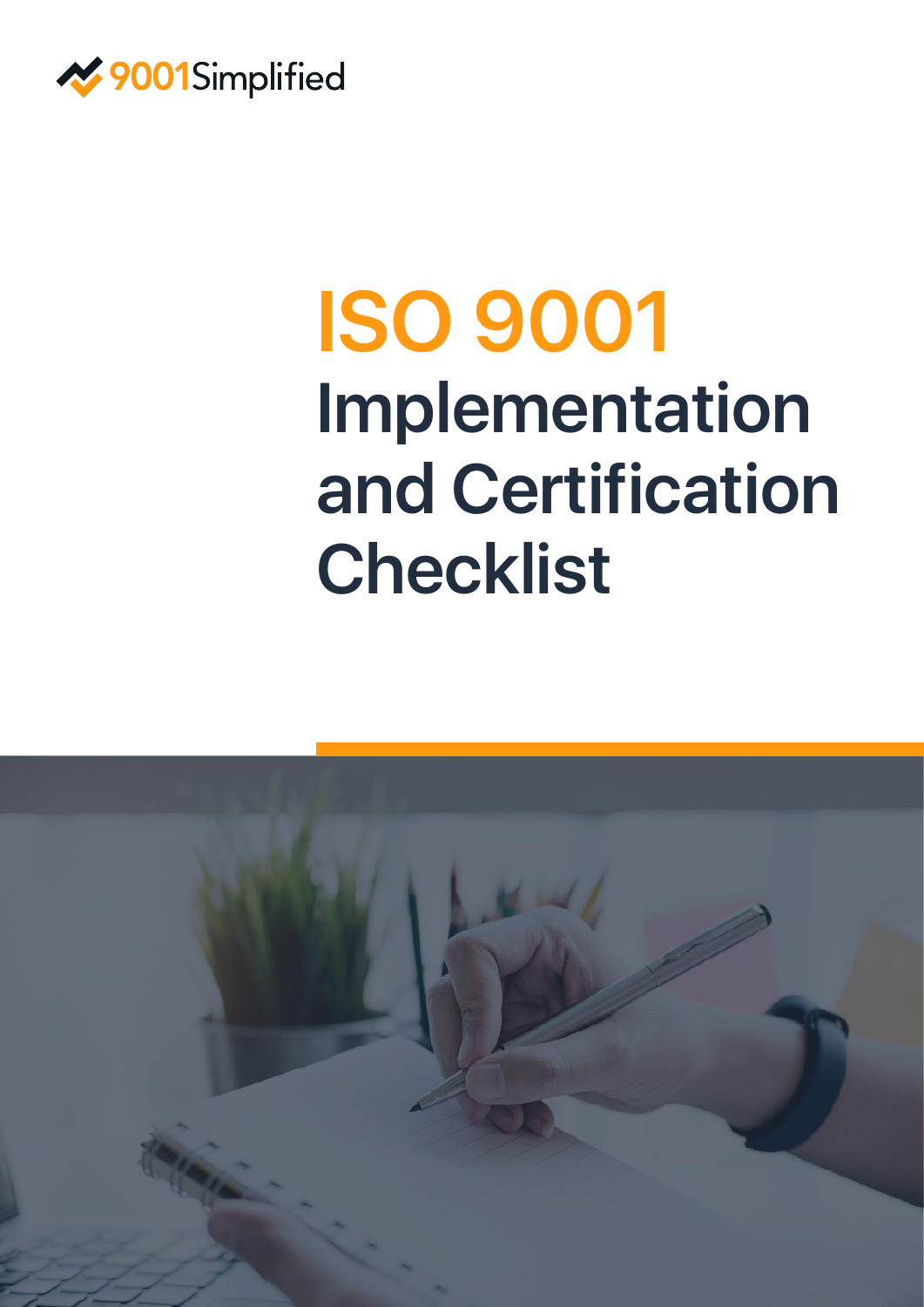**Your ISO 9001 implementation can become more manageable by breaking it down into distinct tasks. This handy checklist reflects our proven simplified approach to ISO 9001 that focuses not only on easy, stress-free implementation but also on efficient, non-bureaucratic processes that truly benefit your business.**

#### **Step 1 Preparation**

## **Define Your Goals**

Your organization can gain numerous internal and marketing benefits from ISO 9001 – if it first defines and then actively pursues them. Focus on operations and current shortcomings. Convert into SMART objectives.



## **Define the Scope**

You aren't required to apply ISO 9001 to your entire organization. Decide if any departments should be excluded. Decide on a gradual roll-out.



## **Choose Your Implementation Approach**

Do-It-Yourself kit, consultant, or a hybrid approach? Each could be done remotely.



## **Assign Responsibilities**

No matter which implementation approach you choose and which ISO tasks you outsource, somebody needs to be the ISO 9001 point person. If you do it all in-house, you might even appoint an implementation team.



## **Learn the ISO 9001 Requirements**

The ISO 9001 point person and the implementation team should have a solid understanding of the standard and its requirements. Some of this knowledge can also be acquired by working alongside a consultant.



## **Gain Management Support**

Don't take this lightly. It's crucial that top management not only support the ISO project but also "walk the talk". The first step in achieving active support is providing management with the needed knowledge.

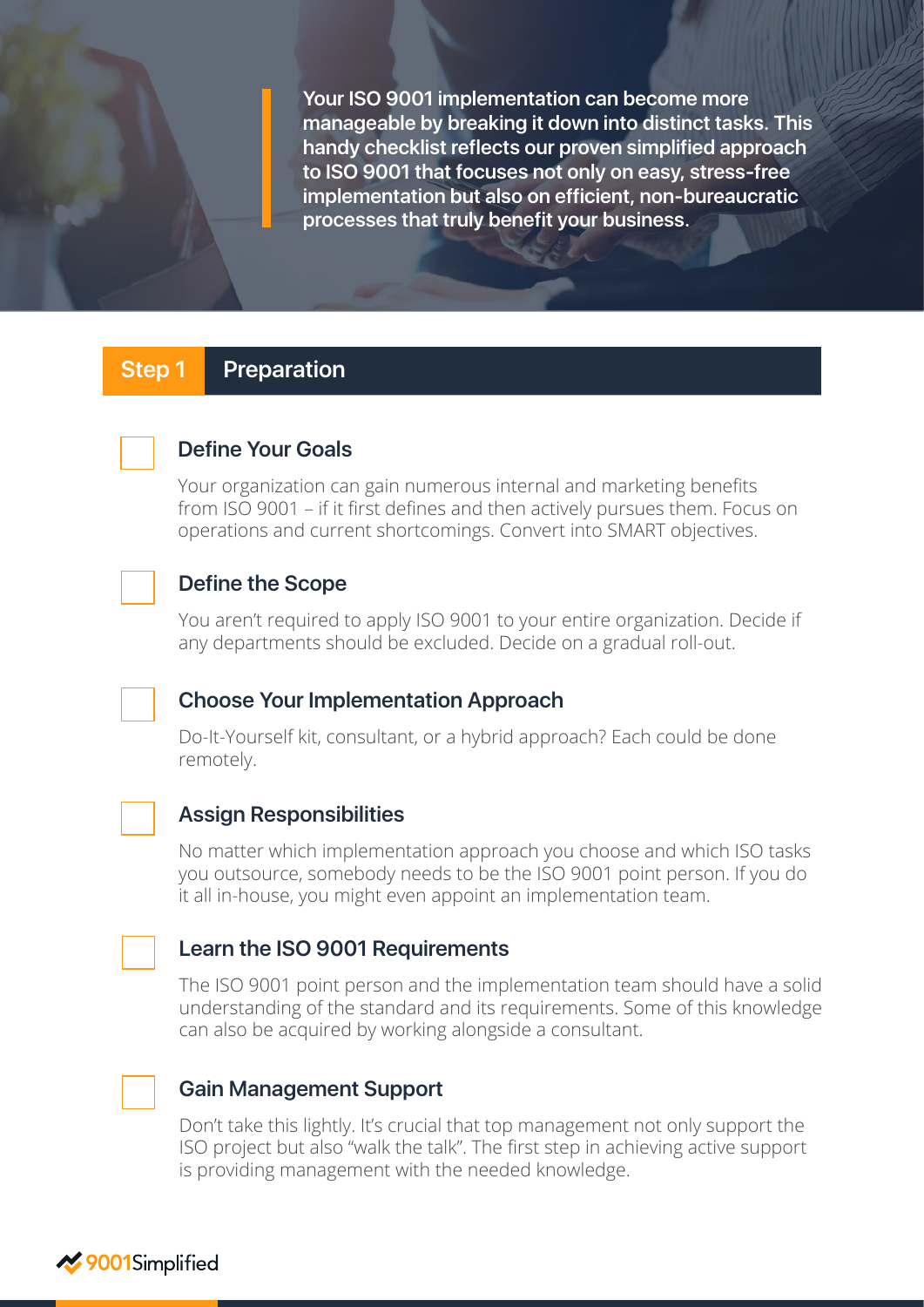## **Generate Employee Buy-In**

Inform your staff early and before rumors start. Show how employees will benefit from ISO 9001 and explain how everyone can contribute positively to the project.

## **Conduct a Gap Analysis**

A gap analysis prior to project planning is particularly useful for larger companies or if a consultant is involved. Small and mid-size companies could conduct several small gap analyses during the documentation or implementation phases.

## **Develop a Project Plan**

Plan the ISO 9001 implementation as a project. Focus on implementation steps, milestones, and target dates. Assign responsibilities. And keep it simple!

## **Step 2 Documentation**

## **Start with the Document Control Procedure**

The ISO 9001:2015 standard includes explicit and implicit requirements for documents and records, as well as stringent document control guidelines. Since all (ISO 9001) documents must be controlled, it is wise to develop your document control procedure first.



## **Create the High-Level Documents**

These documents form the basis of your QMS: scope statement, quality policy, quality objectives, and process map.

## **Develop Your Procedures**

Take one clause at a time and determine the organizational functions that are impacted. Establish the current level of compliance and – together with affected management – work out how to fill the gaps.



## **Create Forms and Checklists**

Forms and checklists save time. They can support work processes and record keeping. Develop forms and checklists that simplify compliance with your procedures.

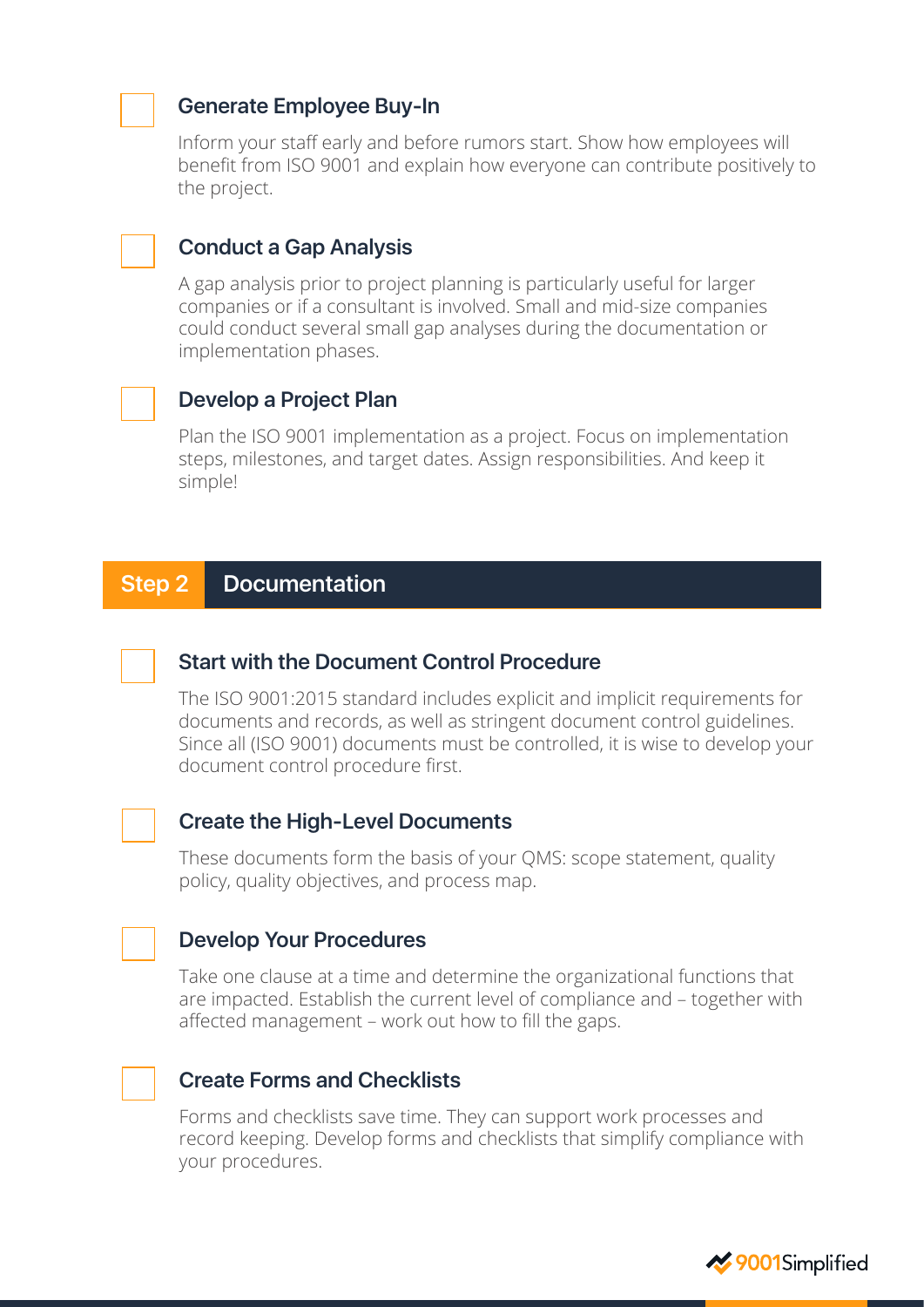#### **Step 3 Implementation**



#### **Provide Manager Training**

Teach department managers and team leaders how to use ISO to achieve tangible benefits. Then let this key group adopt an active role during implementation.

## **Introduce the Procedures**

Introduce staff to your new procedures, one at a time. Use employee meetings or teach managers to inform their staff. Start with document control.



#### **Achieve Process Improvement**

Empower staff to redesign their work processes along the new ISO 9001 requirements. Processes are best analyzed and fine-tuned through flowcharts on a white board. Redesigned process should be documented.



Work instructions are step-by-step directions on how to perform an activity. Work instructions are best written by staff who actually perform the work. You may need to verify compliance with your new procedures.



## **Keep Records**

As you are implementing new processes, be sure to generate and keep records. Certification auditors will use them to verify compliance.



## **Market Your Upcoming Certification**

Gain early marketing benefits through advertising your pending accreditation. Add substance by describing your QMS, summarizing your procedures, and announcing your certification date.

## **Step 4 Internal Audit**



#### **Set Up the Audit Program**

The audit program includes an audit schedule, methods for audit planning, auditing forms and checklists, and a team of auditors. A procedure is useful.



## **Provide Auditor Training**

Auditors need to be familiar with the ISO 9001:2015 standard, be able to verify if its requirements are effectively implemented, and have good auditing skills.